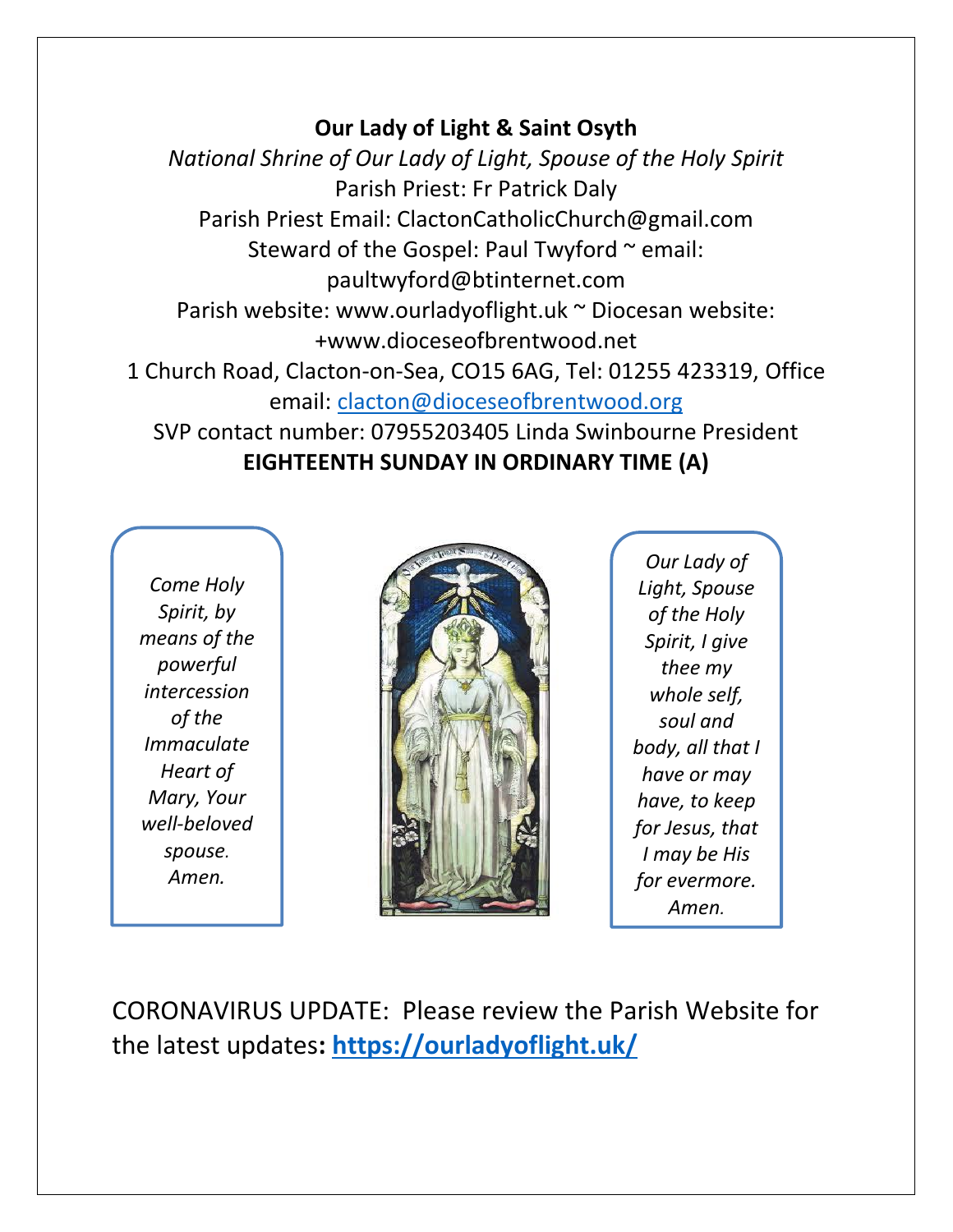# OFFERTORY COLLECTION / DONATIONS

It is possible to place your offering in one of the orange buckets, but I would request that, wherever possible, all offerings are made electronically by standing order or via the donation button on the website. This will reduce the level of risk to our collection counters and those who will need to visit the bank. The bank details are: **Bank Title: Catholic Church Clacton-on-Sea, Sort Code 401322, Account Number: 41020463.** Members of the giftaid scheme should quote their name and gift aid number in the Reference. Thank you for your support. Fr Patrick.

RESUMPTION OF PUBLIC MASS: Please note the following:

- You must wear a face mask or covering
- You must follow the instructions of the Parish Stewards
- You must follow 'social distancing'
- You must sanitise your hands on entering and leaving the Church
- We are required to collect details in the event of the need for contact tracing. The completed forms will be held for 21 days and will then be destroyed
- Please allow plenty of time before the commencement of the service to prevent queuing
- At Holy Communion, you must remain in your pew until asked by a Parish Steward to come forward to receive the Blessed Sacrament
- You must follow the one-way system in the church
- It is not possible to allow access to the Parish Hall Toilets at the present time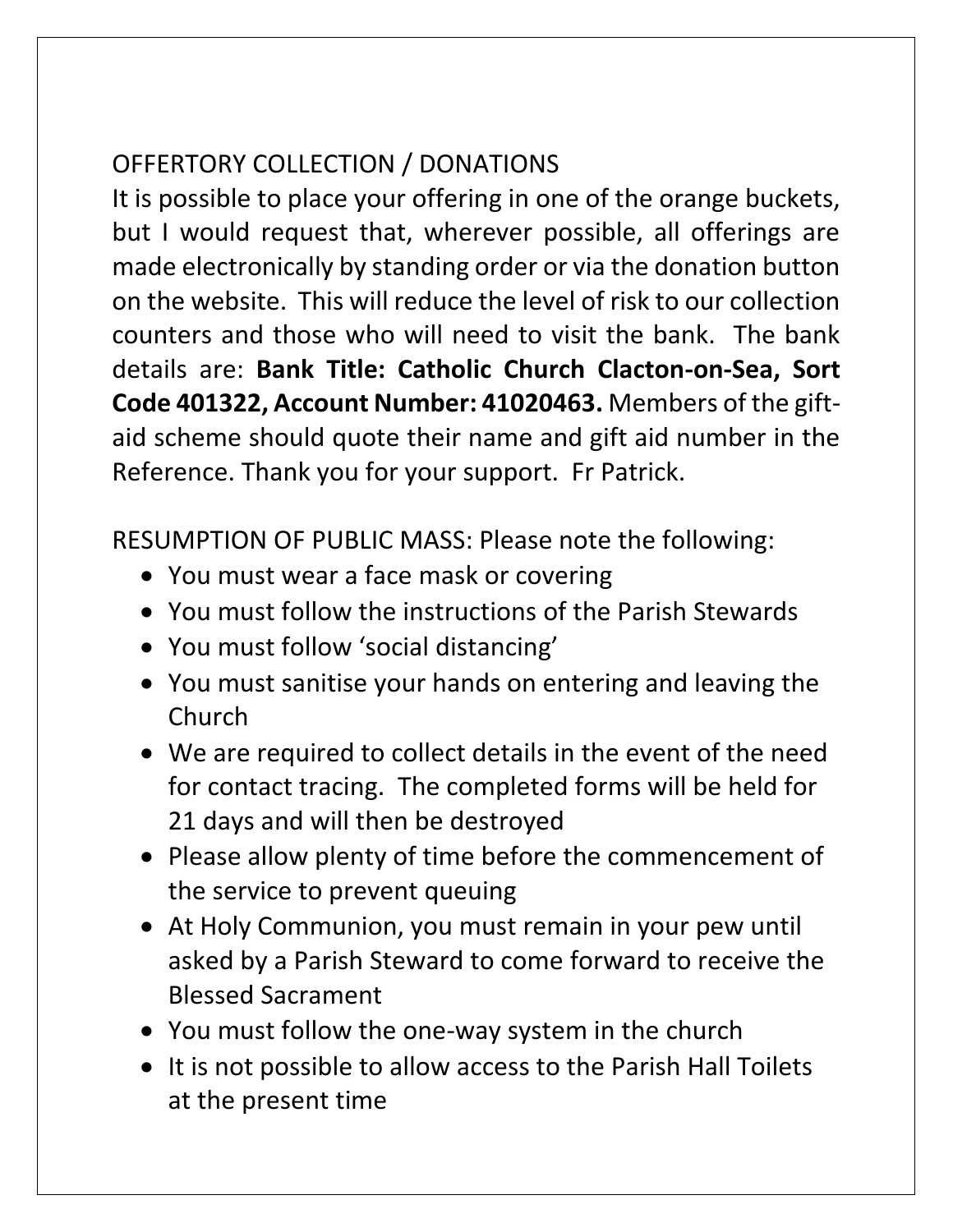• I would ask that those who are able to attend Mass in the week, to refrain from attending Mass at the weekends to allow others the opportunity.

Thank you for your understanding and support. Fr Patrick.

FUNERALS: The following funerals are taking place next week: Monday 3rd August: Joseph Carling Dec'd Wednesday 5th August: Graziella Schafer Dec'd Please pray for the repose of their souls and for the support of their grieving families.

BAPTISM COURSE: I will be shortly running a Baptism Course by Zoom. Please introduce yourself at Mass if you wish to attend. It will not be possible to book a Baptism until you have completed the course.

CHURCH STEWARDS: It would not be possible to open the church or have public Mass, without our Church Stewards. Please express your appreciation to them.

MISSION TODAY: Message from Manual Matthew, our Missio Parish Secretary: the 'Mission Today' magazine is available at the back of the church. Full red boxes may be left with Fr Patrick.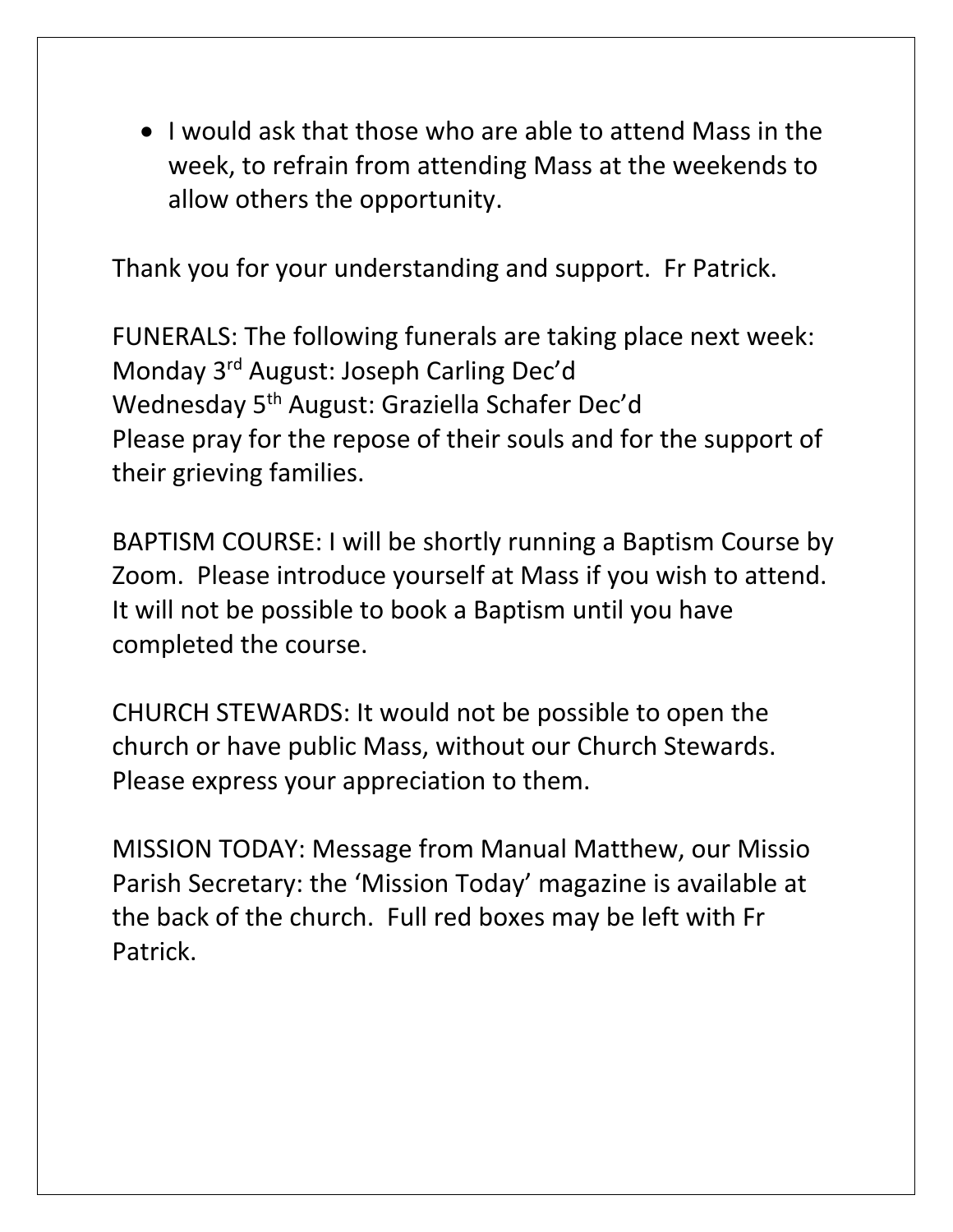### MATTHEW 14:13-21

In today's Gospel from Matthew, Jesus withdrew by boat with His disciples to find a lonely place, following the death of John the Baptist. The people somehow knew where they were going and followed on foot. On stepping ashore, Jesus felt great compassion for the crowd and began healing the sick. When evening came, His disciples wished to send the people away to find food. The people were tired and in need of sustenance. They had a long journey back to their homes by foot. Scriptural scholars suggest that the total crowd could have been as high as 20,000 to 30,000 people.

Jesus commanded His disciples, "There is no need for them to go: give them something to eat yourselves." They replied, "All we have with us is five loaves and two fish."

Jesus ordered the crowd to sit down. He took the five loaves and the fish, raised His eyes to heaven and said the blessing. He broke the loaves and handed them to His disciples. The enormous crowd ate all the food they could eat. These people had a long journey home. Jesus fed and nourished them for their journey.

At the Holy Mass, the bread and wine are lifted to heaven. A blessing is placed upon them. The bread is broken. At the Holy Mass, a far greater miracle takes place than that described in this Gospel. In the Gospel the miracle was the feeding of the physical hunger of the people. A small number of loaves and fish fed a great crowd. In the Holy Mass, the bread and wine are transformed into the Body and Blood of Our Lord Jesus Christ. Jesus Christ comes to each of us in the Holy Eucharist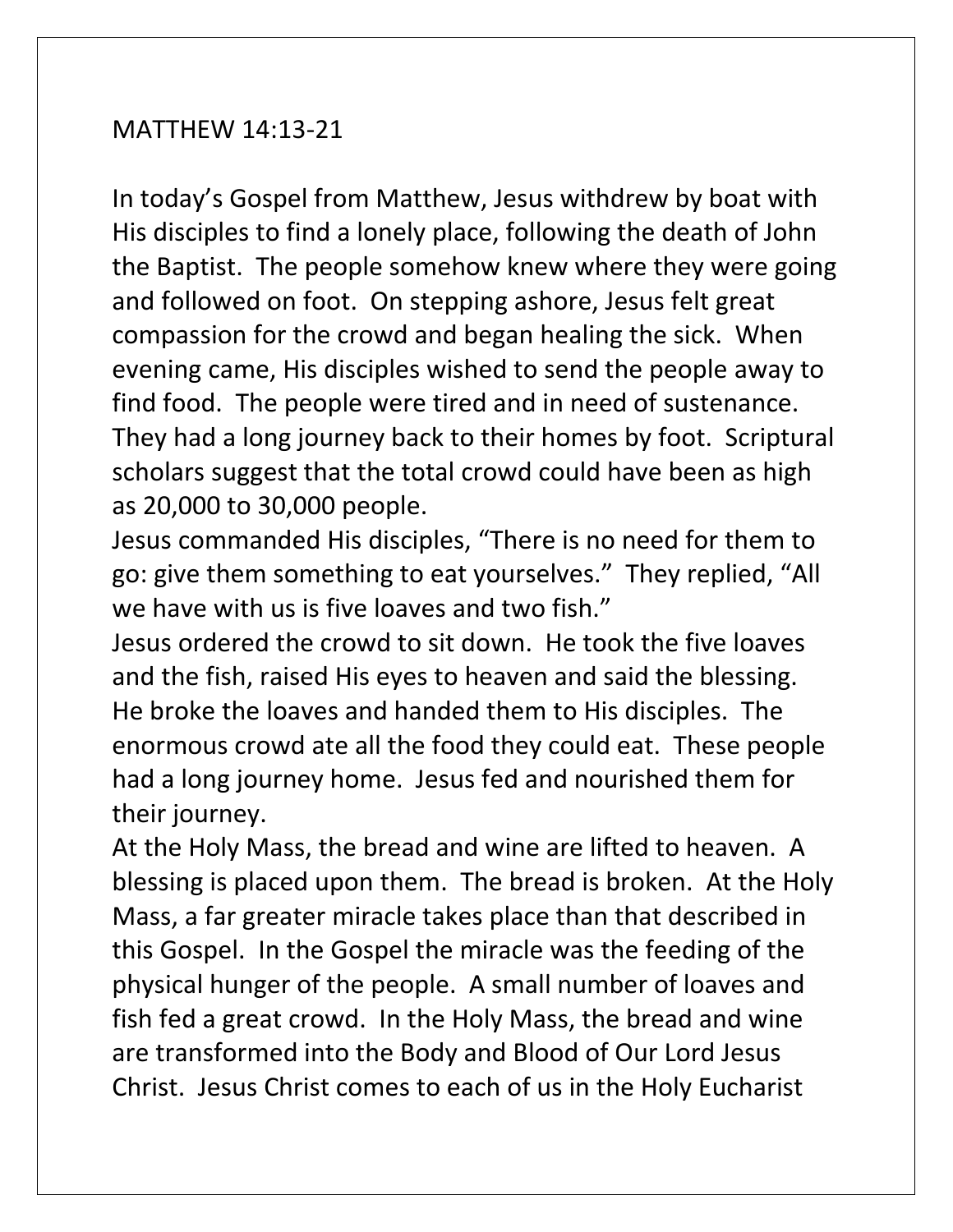with the spiritual food of eternal life. He feeds, heals, and nourishes us with His very self. He feeds us for our long journey home to our heavenly home in paradise.

### **MASSES WILL BE OPEN TO A MAXIMUM OF 60 PEOPLE IN THE CHURCH**

| Saturday 1 <sup>st</sup> August<br><b>Memorial of St</b><br>Alphonsus Liguori,<br>Bp, D.         | 9.30 am.                   | MASS: Halina &<br><b>Bogdan</b><br>Holeszowski RIP                                   |
|--------------------------------------------------------------------------------------------------|----------------------------|--------------------------------------------------------------------------------------|
| Saturday 1 <sup>st</sup> August                                                                  | 11.00 am to 12.00<br>noon. | <b>SACRAMENT OF</b><br><b>RECONCILIATION:</b><br>In the presbytery<br>garden.        |
| Saturday 1 <sup>st</sup> August                                                                  | 11.00 am to 1.00 pm        | Church open for<br>private prayer<br>with Exposition<br>of the Blessed<br>Sacrament. |
| Saturday 1 <sup>st</sup> August<br>Vigil Mass<br><b>Eighteenth Sunday</b><br>in Ordinary Time A. | 5.00 pm.                   | <b>MASS: Tim</b><br>O'Donovan<br><b>Intentions</b><br>(Catherine)                    |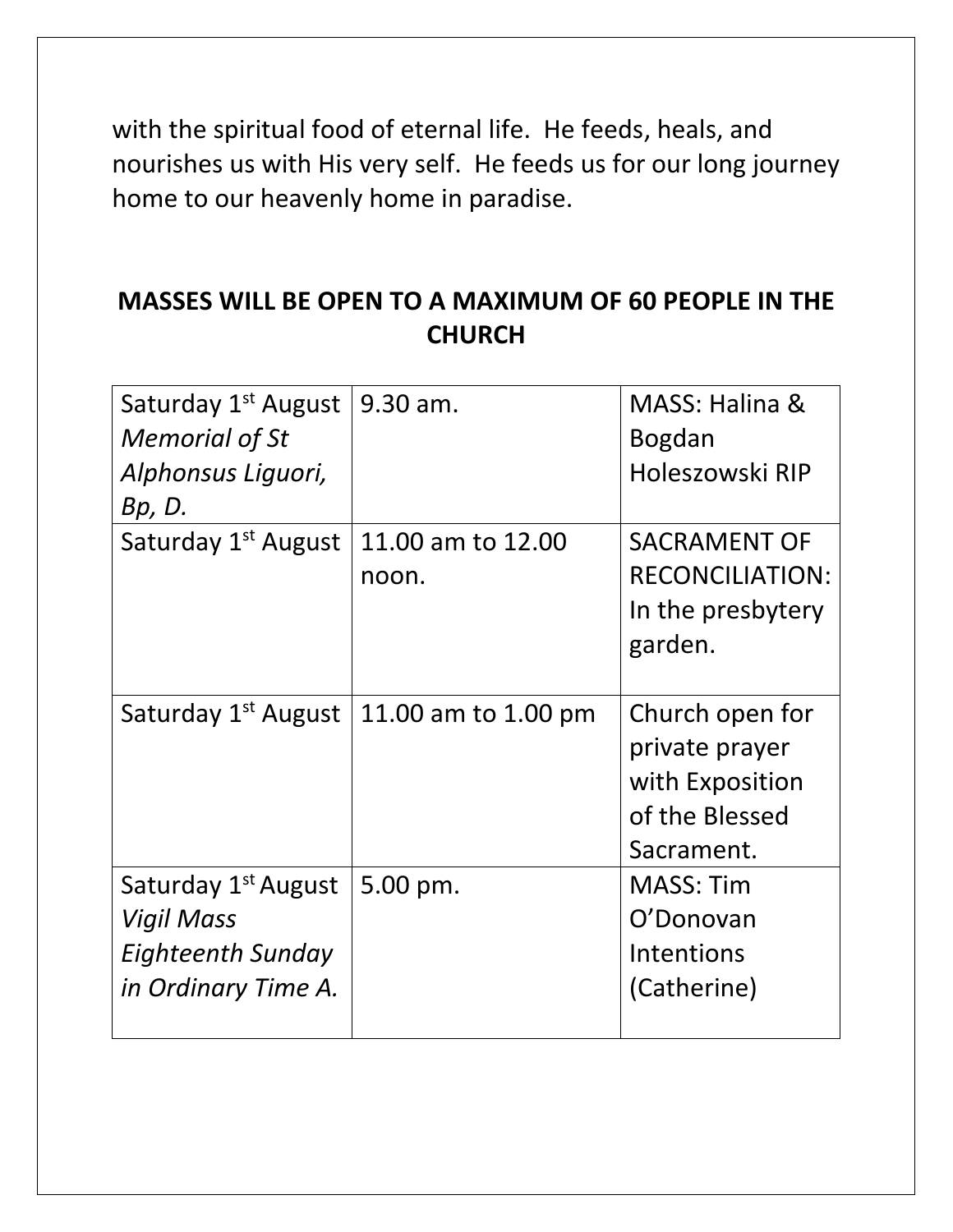| Sunday 2 <sup>nd</sup> August<br><b>Eighteenth Sunday</b><br>in Ordinary Time A. | 8.30 am.                                        | MASS: Matylda &<br>Antoni Delikator<br><b>RIP</b>                             |
|----------------------------------------------------------------------------------|-------------------------------------------------|-------------------------------------------------------------------------------|
| Sunday 2 <sup>nd</sup> August                                                    | 10.30 am.                                       | <b>MASS: Brian</b><br>O'Donovan<br>Intentions<br>(Tim)                        |
| Monday 3 <sup>rd</sup> August                                                    | 9.30 am.                                        | <b>MASS: Benjamin</b><br><b>Cabanting RIP</b><br>(Amy)                        |
| Tuesday 4 <sup>th</sup> August<br><b>Memorial of St</b><br>John Vianney, Pr      | 9.30 am.                                        | <b>MASS: Lovena</b><br>Madge RIP<br>(Brian Madge &<br>Family)                 |
| Wednesday 5th<br>August                                                          | 9.30 am.                                        | <b>MASS: Kathleen</b><br><b>Diggins</b><br>Intentions<br>(Betty Austin)       |
| Saturday $8th$ August   9.30 am.<br><b>Memorial of St</b><br>Dominic, Pr         |                                                 | <b>MASS: Peter</b><br><b>Freyne Intentions</b><br>(Tim)                       |
|                                                                                  | Saturday $8^{th}$ August   11.00 am to 12 noon. | <b>SACRAMENT OF</b><br><b>RECONCILIATION:</b><br>In the presbytery<br>garden. |